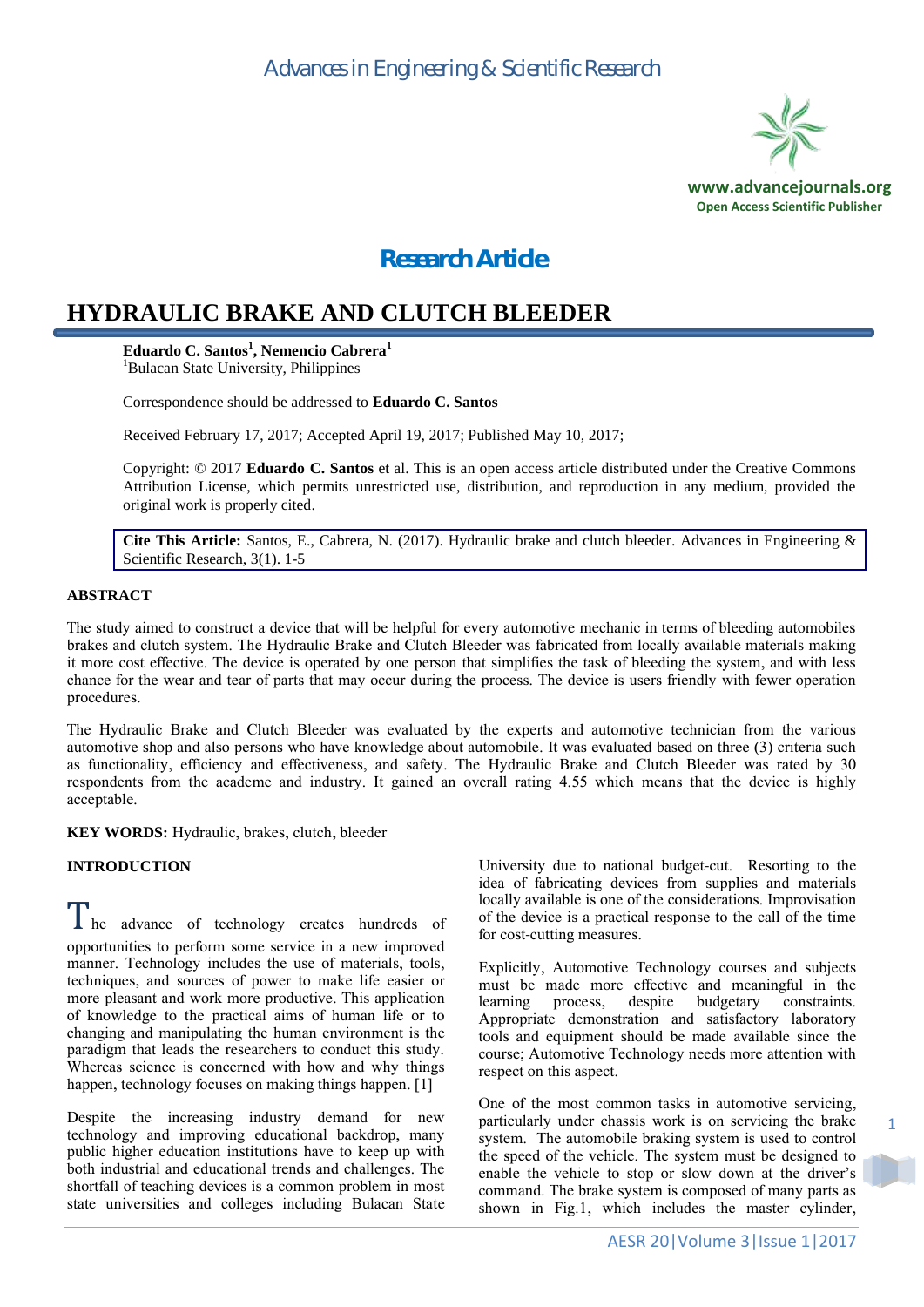### *Advances in Engineering & Scientific Research*

friction pads on each wheel, wheel cylinders, brake lines and hydraulic control system .[2]

**Figure 1:** Typical Automotive Braking System (Toyota Motors Corp.)



The system starts at the brake pedal which is attached to a master cylinder. When force is applied to it, forces the hydraulic fluid through series of brake pipes and flexible hoses to the wheel cylinder of each wheel. Fluids play an important part in the braking system as it transfers the motion of operator's foot to the cylinders and piston at each brake as illustrated in Fig. 2. Because hydraulic fluid cannot be compressed unlike gasses which are compressible, it is very significant that the fluid is pure liquid and that there are no airs bubble in it. This will reduce the amount of force that can be transmitted. Air can be compressed which causes sponginess to the pedal and severely reduced braking efficiency. [3]

If air is suspected in the brakes, then the system must be bled to remove the air. This is called bleeding the brake system. Brake system provides "bleeder screws" at each wheel cylinder and caliper for this purpose.

**Figure 2:** Shows how brake fluid works in the system (ww.carparts.com)



Brake bleeding as one service procedure performed on hydraulic brake systems whereby the brake lines (the pipes and hoses containing the brake fluid) are removed of any air bubbles. The procedure is necessary because, while the brake fluid is an incompressible liquid, air bubbles are compressible gas and their presence in the brake lines greatly reduces the hydraulic pressure that can be developed within the system. The same methods practice for removing air is also used, whenever the old fluid is replaced with new fluid, which is a necessary maintenance. The procedure can be performed either by one person or with an assistant, as such; the operation may need simple tools to a more complicated expensive piece of equipment to perform with the same results.

Amidst in this situation, technical education that focuses on the transfer of technology through innovations is the primary concern of this study.

#### **OBJECTIVE OF THE STUDY**

The general objective of this study is to design and construct a Hydraulic bleeder that can be used by the technicians in automotive shops for removing air from the brakes system without difficulty, so as to ensure proper function and smooth operating condition of automotive brakes and clutch.

#### **Specific Objectives**

- 1. Determine a suitable design for a hydraulic bleeder that will simplify the task of bleeding brakes and clutch system.
- 2. Construct the design bleeder from locally available materials.
- 3. Outline significance of the device as an innovative shop and teaching tool for instruction and laboratory.
- 4. Conduct an objective evaluation of the device by the different end users regarding the following criteria:
	- 4.1 Functionality
	- 4.2 Efficiency and Effectiveness
	- 4.3 Safety

#### **RESEARCH METHOD**

The conceptual model that guided the researchers in conducting this study is presented hereunder. It shows the inputs, the process or throughputs and the output of the study which serve as the guide in the development of the project. [4]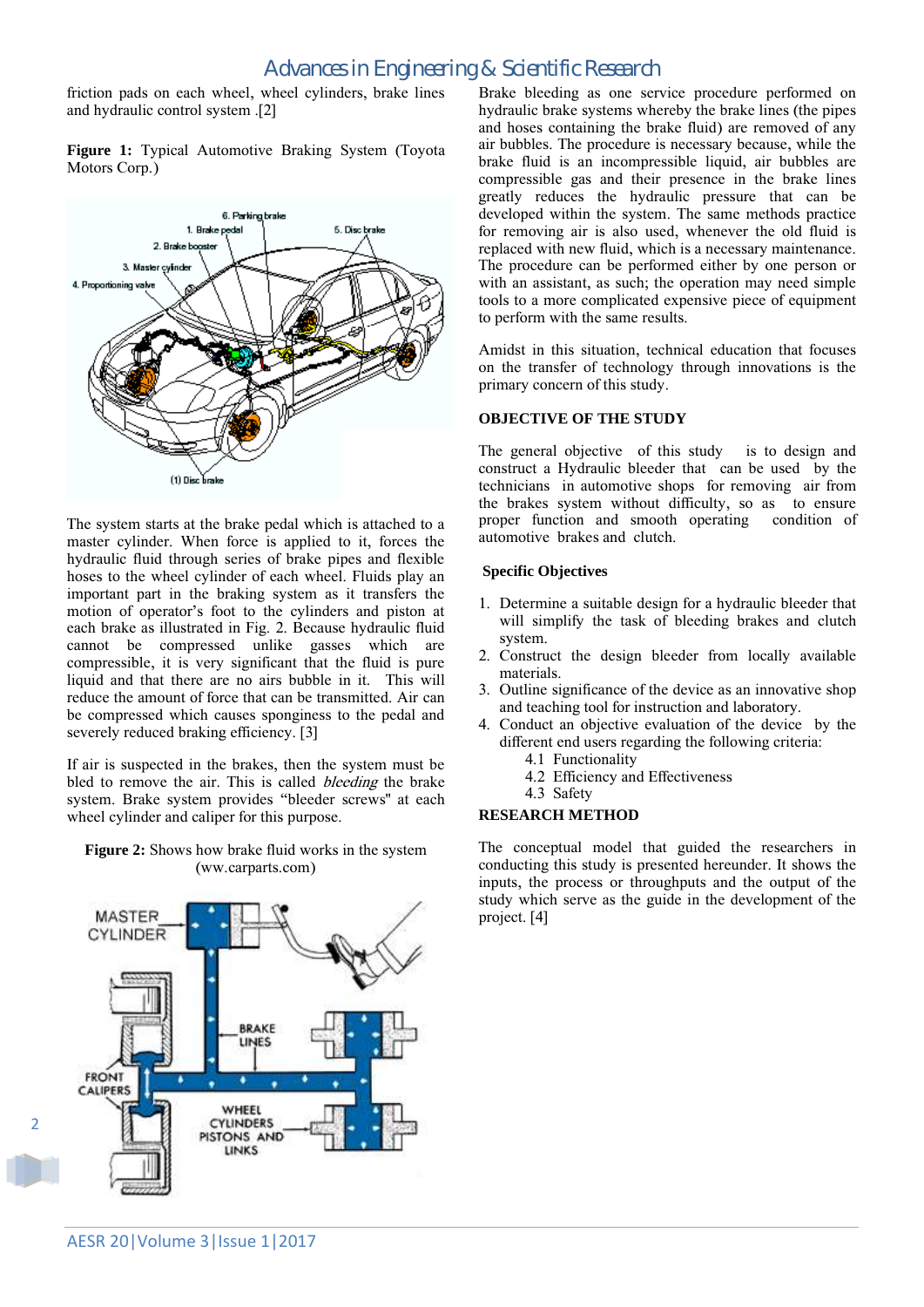## *Advances in Engineering & Scientific Research*

**Figure 3:** Conceptual Framework of the Study



The **INPUTS** are the manual , textbooks and other learning material used in automotive technology as well as the unstructured interview conducted among automotive instructor and expert in the field . Several designs were conceived, exchanges of ideas were expounded and the best out those were selected, thus the idea of developing brake and clutch bleeder was conceptualized.

The **PROCESS or the THROUGHPUTS** are the supplies and materials use in the development of the gadget, which are found locally available in the market. Tools and equipment in the construction of the project are also accessible. The needed materials for the development and construction of the project were prepared in accordance by the specifications.

The **OUTPUT** is the finished **HYDRAULIC BRAKE and CLUTCH BLEEDER**, which will be evaluated by the different group: namely the professors and students in automotive technology and automotive technicians in the field.

#### **PROJECT DESCRIPTION AND CAPABILITIES**

#### **Project Description**

The device, Hydraulic brake and Clutch Bleeder provide an economical, easy to use brake and hydraulic clutch bleeding tool that utilizes the laws of physics that air rises in fluid . It is designed similar to the purpose of hypodermic needle. Hydraulic brake and clutch bleeder works on cars, truck motorcycle, and even heavy equipment. The device work on anything with a master cylinder and bleeder valve. Basically , the hydraulic brake and clutch bleeder bleeds brakes lines and hydraulic clutch by injecting the brake fluid through the low point , particularly the wheel cylinder, caliper bleeder valves or the clutch slave cylinder. The usage of the device bleeds in reverse procedure in the traditional method, by pushing the air UP. It extremely saves time because it can bleed complete brake system or hydraulic clutch system in less the  $\overline{15}$  mins.

**Figure 4:** Shows the disassemble parts of the bleeder



#### **Project Structure**

The device dimension was designed as compact as possible with length of 24cm, width of 16.5 cm, and height of 19 cm. The project was made like a first aid kit box with the light weight of 1.5 kg. and easy to carry because of its size. All the coverings are made of metal and attached with a small piece of acrylic glass that serve as to sight the volume of liquid inside the reservoir . It has cover of black carbon fiber. Every materials were properly mounted by screws, rivets and nuts to ensure toughness and stability . The device was provided with 185 cm cable of wire use an a handle switch to control the unit when the signal light is ready to use and when the fluid goes through the reservoir of master cylinder. The purpose of this switch is to avoid spilling brake fluid in the body of the car . Most type of brake fluid is harmful to automotive paint so special care must be taken in handling them.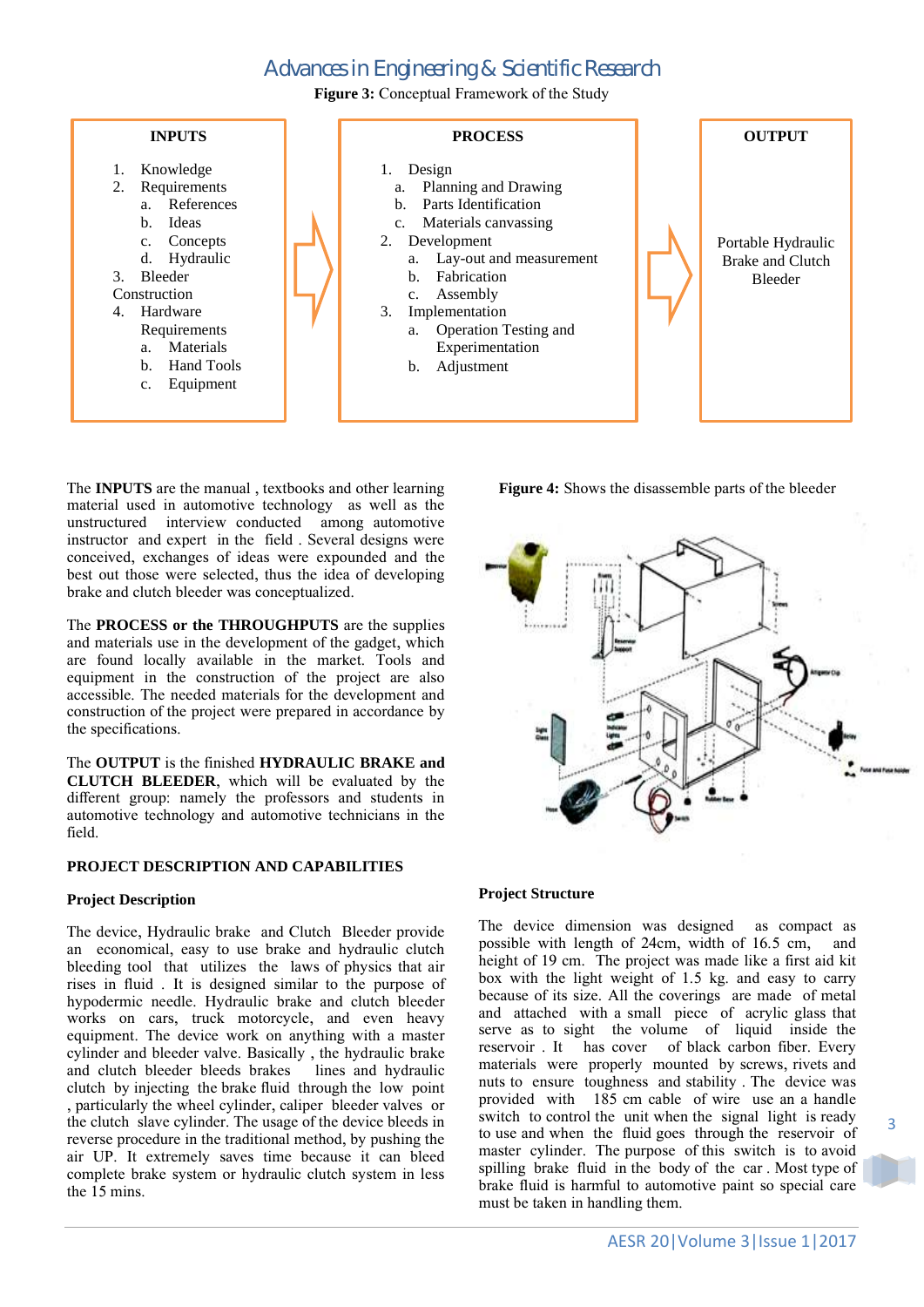### *Advances in Engineering & Scientific Research*

**Figure 5:** Shows the wiring diagram of the electrical component of the device



**Figure 6:** Actual Hydraulic Brake and Clutch Bleeder



#### **Hydraulic Brake Bleeding Procedures**

- i. Drain the brake master cylinder reservoir of fluid, either by vacuum sucking or loosening the brake bleeder valve screw.
- ii. Fill up the hydraulic bleeder reservoir with fluid from the master reservoir or new fluid.
- iii. Connect and tighten hydraulic bleeder hose to bleeder screw. Brake hose line may be cleaned first by applying air pressure in the system.
- iv. Clip the device to the battery
- v. Turn the main switch on and check if the warning light is on.
- vi. Hold the motor switch and switch on while observing the master cylinder.
- vii. Switch off when the fluid reaches the master reservoir.
- viii. Close tightly the bleeder screw, repeat procedure 3, 5-8 in the other brake cylinder.

#### **Project Capabilities and Limitations**

The device was designed to operate the job in bleeding process by one person only and without assistance from other co-workers. It can be used in many types of vehicle such trucks, AUV, PUV and other small light vehicle.

The reservoir of this bleeder can hold a maximum volume of one liter only. Complete bleeding process of brake and clutch system takes less than 15 minutes when using this device as compared with the traditional method of bleeding the system. The device uses the car battery as its external source of power.

#### **RESULTS AND DISCUSSION**

#### *Evaluation of the Project*

The project was evaluated by subjecting the device to measure the functionality. An evaluation form was used to test the acceptability of the project.

scale of  $1-5$  was used. The evaluators who rated the An evaluation form with three (3) criteria, answerable by a acceptability of the project consisted of 30 respondents from the different work position in the automotive field.

| <b>Table 1:</b> Distribution of Respondents |  |
|---------------------------------------------|--|
|---------------------------------------------|--|

| <b>Position</b>              | Number of<br><b>Respondents</b> |
|------------------------------|---------------------------------|
| Professor/Instructor         |                                 |
| <b>Students</b>              | 10                              |
| <b>Technicians/Mechanics</b> | 12 <sub>1</sub>                 |
| Total                        | 30                              |

The respondents were chosen on the basis of their involvement in experiencing the difficulty during the performance of bleeding task. Prior to evaluation, demonstration of usage and actual operation was carried out in front of the evaluators. Its salient points were discussed and explained how it works and how to operate it as well as the limitation of the device.

**Table 2:** Summary of Mean Scores for Criteria used in the Acceptability Evaluation

| <b>Criteria</b>                 | Mean | <b>Interpretation</b> |
|---------------------------------|------|-----------------------|
| Functionality                   | 4.67 | Excellent             |
| Efficiency and<br>Effectiveness | 4.59 | Excellent             |
| Safety                          | 4.40 | Very Good             |
| Over-all Mean<br>Rating         | 4.55 | Excellent             |

The result of the evaluation of the device resulted in a rating with a mean of 4.55, the **Hydraulic Brake and Clutch Bleeder** proved to be suitable to the demand of the University and Industry with new and innovative tools, gadgets and equipment.